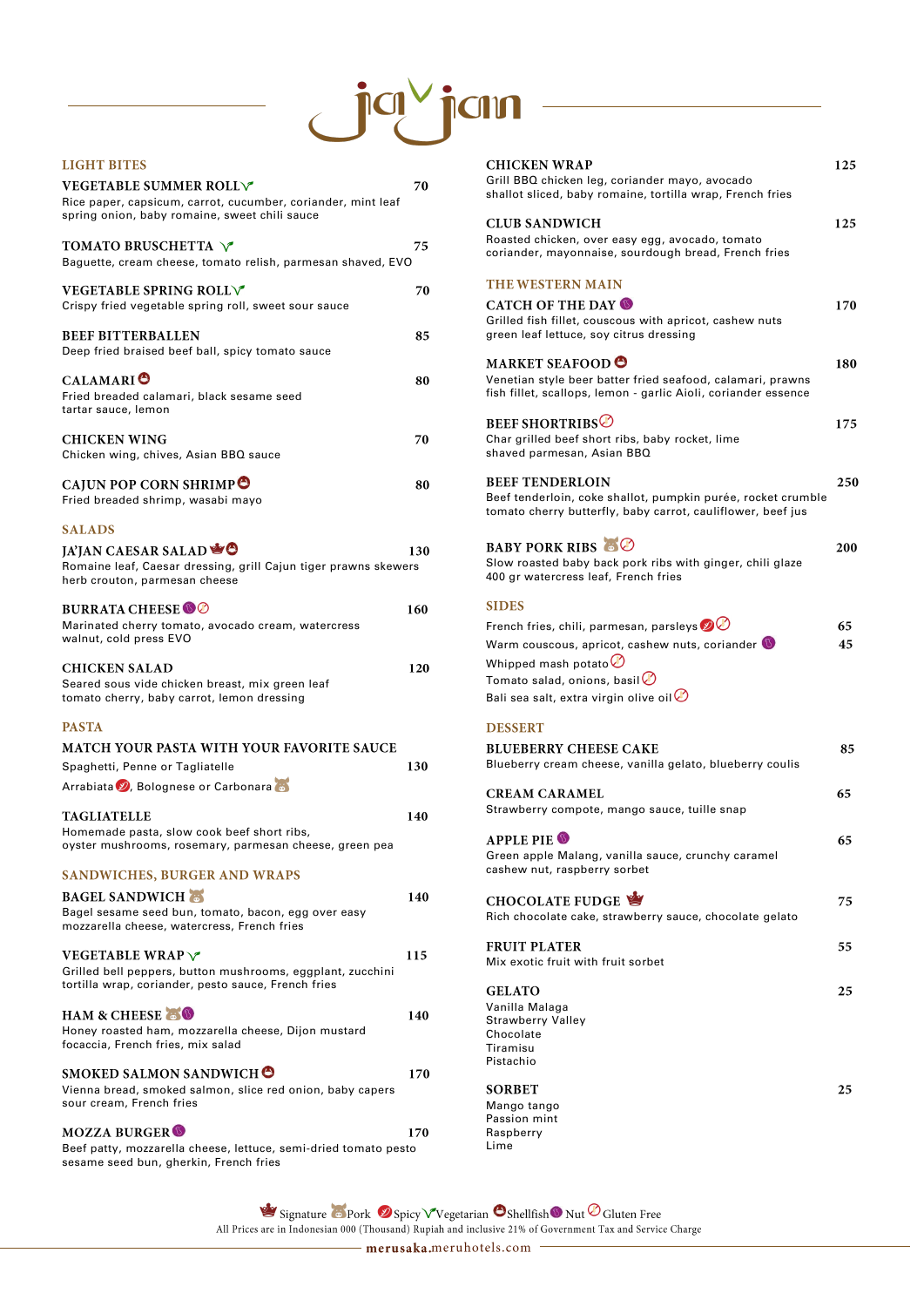

# **BEVERAGE LIST**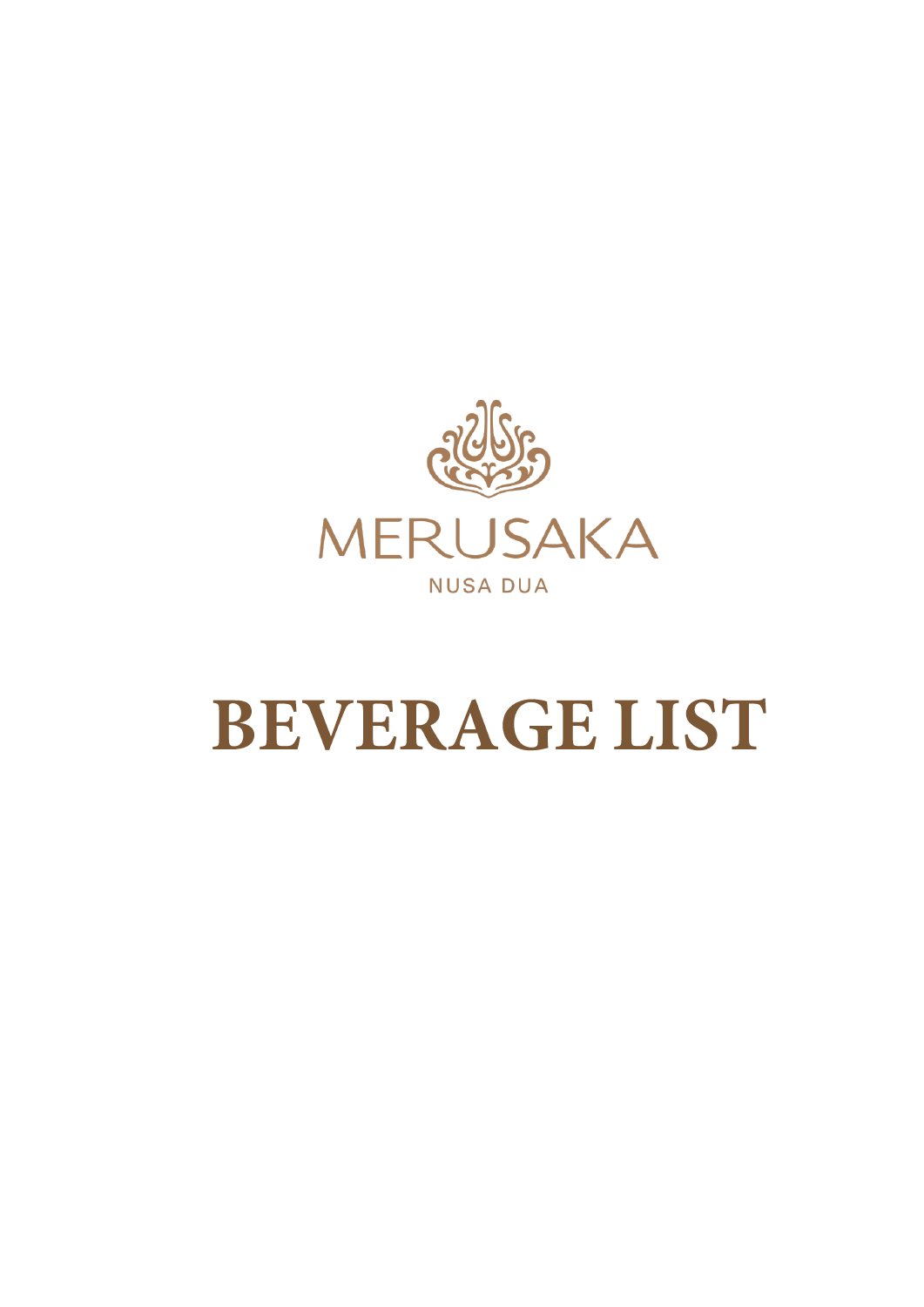### **BUBBLES**

| Lanson AOC Brut NV Champagne, France                                   | 1,850 |
|------------------------------------------------------------------------|-------|
| Bollinger Special Cuvee NV Champagne, France                           | 2,550 |
| Gustave Lorentz Cremant d'Alsace Brut NV Alsace, France                | 1,350 |
| Codorniu Clasico Brut NV Catalonia, Spain                              | 995   |
| Segura Viudas Brut Rosado NV  Catalonia, Spain                         | 1,150 |
| Rosa Regale Brachetto d'Acqui DOCG NV Piedmont, Italy                  | 1,275 |
| De Bortolli Sacred Hill Brut Cuvee NV Riverina, NSW, Australia         | 675   |
| Cape Discovery Brut NV Bali - Margaret River, Australia                | 615   |
| Nederburg Brut Cuvee NV Coastal Region, South Africa                   | 995   |
| Isola Moscato Dolce Demi - Sec 2018*   Cantine Balita, Bali, Indonesia | 675   |

#### **WHITE WINE**

| Chardonnay  Louis Latour Chablis 2014*, Cote d'Or, Burgundy, France       | 1,650 |
|---------------------------------------------------------------------------|-------|
| Chardonnay, Pinot Grigio Castello Banfi Le Rime IGT 2015*, Tuscany, Italy | 775   |
| Chardonnay Chateau Los Boldos 2019*, Chacapoal Andes Valley, Chile        | 665   |
| Chardonnay Cape Discovery 2016*, Bali - Margaret River, Australia         | 505   |
| Chenin Blanc, Chardonnay  Stone cross 2013*, Western Cape, South Africa   | 775   |
| Pinot Grigio Two Islands 2018*, Bali - South Australia                    | 550   |
| Sauvignon Blanc Cape Discovery 2016*, Bali - Margaret River, Australia    | 505   |
| Sauvignon Blanc Chateau Los Boldos 2019*, Chacapoal Andes Valley, Chile   | 665   |
| Semillon, Sauvignon Blanc Rawson's Retreat 2016*, South Australia         | 635   |

\*Vintage might be different based on availability

All Prices are in Indonesian 000 (Thousand) Rupiah and inclusive of 21% Government Tax and Service Charge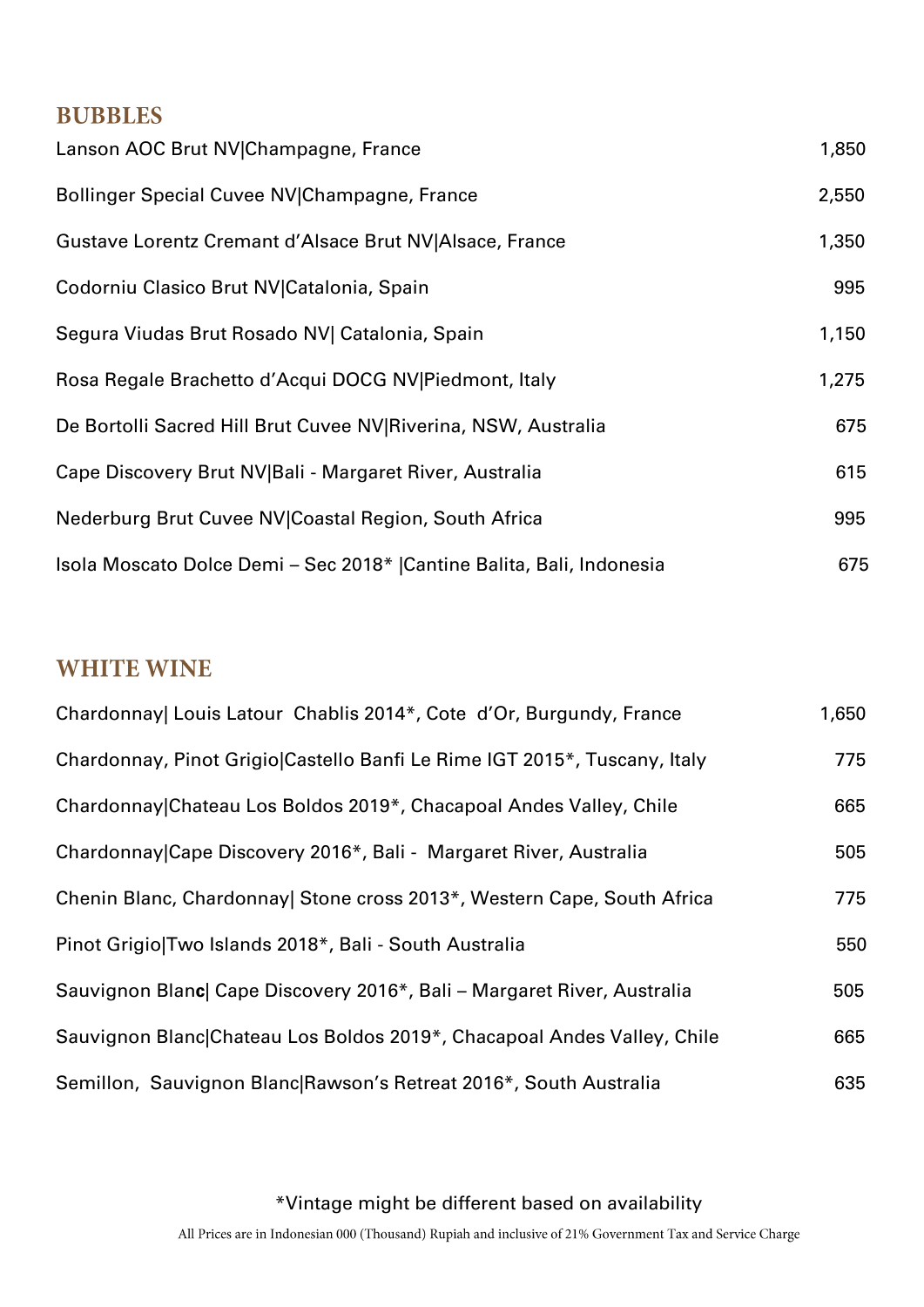| Semillion Ashbrook Estate 2016*, Margaret River, Australia                           | 998   |
|--------------------------------------------------------------------------------------|-------|
| Grecanico Blends Planeta La Segreta Bianco 2017*, Sicilia DOC, Italy                 | 775   |
| Viognier Blends Chateau Mussar Jeune 2013*, Bekaa Valley, Lebanon                    | 998   |
| Riesling - Traminer De Bortoli 2018*, Sacred Hill, Australia                         | 595   |
| Riesling Hugel 2012*, Alsace, France                                                 | 1,525 |
| Moscato  Isola 2015* Cantine Balita, Bali, Indonesia                                 | 675   |
| Bellissimo Moscato Frizzante Demi - Sec NV Margaret River, Australia                 | 615   |
| <b>ROSE WINE</b>                                                                     |       |
| Grenache Blends Two Islands 2017*, Bali - South Australia                            | 550   |
| Cabernet Sauvignon, Shiraz  De Bortoli Sacred Hill 2017*<br>Riverina, NSW, Australia | 925   |
| <b>SWEET WINE</b>                                                                    |       |
| Alphonse Lavalle Hatten Pino de Bali NV (375 ml), Bali, Indonesia                    | 695   |
| Muskat Ottonel Hans Tschida Angerhof 2006*, Burgerland, Austria                      | 1,350 |
| Furmint Blends   Patricius Tokaji Aszu 5 Puttonyos 2000*, Tokaj, Hungary             | 1,750 |
| <b>RED WINE</b>                                                                      |       |
| Dolcetto, Lagrein Heartland 2013*, Langhorne Creek, South Australia                  | 995   |
| Cabernet Sauvignon Rawson's Retreat 2016*, South Australia                           | 635   |
| Cabernet Sauvignon, Merlot  Tyrrell's Wine 2017*, Hunter Valley, Australia           | 995   |
| Cabernet Sauvignon, Merlot  Cape Discovery 2015*<br>Bali - Margaret River, Australia | 505   |
| Grenache Kilikanoon Prodigal 2009*, Clare Valley, South Australia                    | 1,275 |

#### \*Vintage might be different based on availability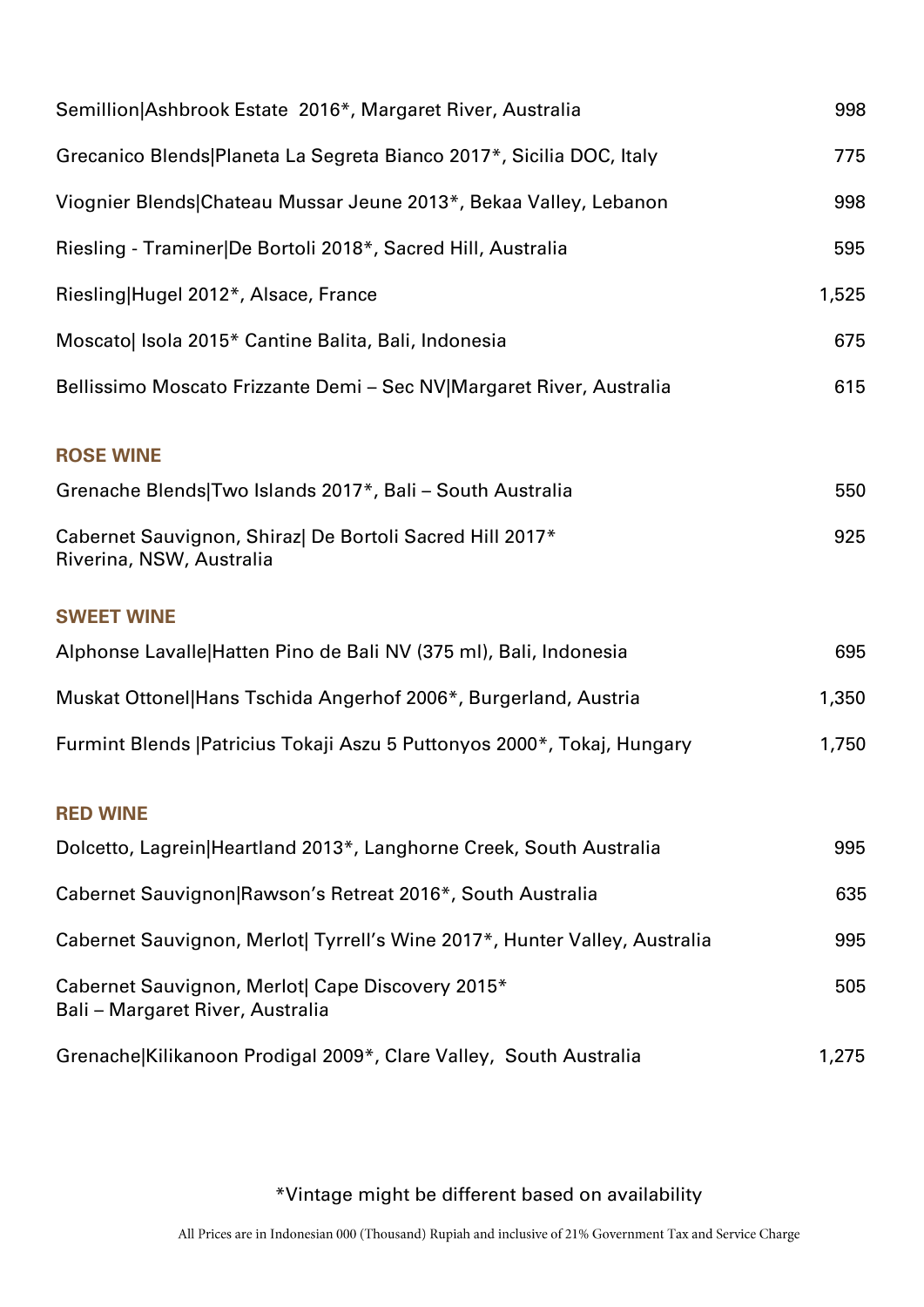| Merlot Wolf Blass Eaglehawk 2017*, South Eastern Australia                             | 675   |
|----------------------------------------------------------------------------------------|-------|
| Merlot Luis Felipe Edwards 2018*, Central Valley, Chille                               | 610   |
| Malbec Kaiken 2017*, Mendoza, Argentina                                                | 975   |
| Shiraz  Two Islands 2017*, Bali - South Australia                                      | 550   |
| Shiraz Heartland Director's Cut 2013*, Langhorne Creek, South Australia                | 1,475 |
| Malvasia Nera - Syrah Isola 2016*, Cantine Balita, Bali, Indonesia                     | 695   |
| Pinot Noir Concha y Toro Casillero del Diablo 2015*, Maipo Valley, Chille              | 795   |
| Pinot Noir Two Islands 2017*, Bali - South Australia                                   | 550   |
| Cinsault, Cab. Sauvignon, Syrah Chateau Musar Jeune 2011*, Bekaa Valley, Lebanon       | 998   |
| Bordeaux Blends Chateau Grand Village Bordeaux Superieur 2012*, Bordeaux, France 1,150 |       |

#### **HALF BOTTLE (375 ML)**

| Nicolas Feuillatte Brut NV Champagne, France                                      | 1,150 |
|-----------------------------------------------------------------------------------|-------|
| Sauvignon Blanc Cape Discovery 2014*, Bali - Margaret River, Australia            | 260   |
| Shiraz - Semillion Cape Discovery Rose 2014*, Bali – Margaret River, Australia    | 260   |
| Cabernet Sauvignon, Merlot Cape Discovery 2013*, Bali – Margaret River, Australia | 260   |

# \*Vintage might be different based on availability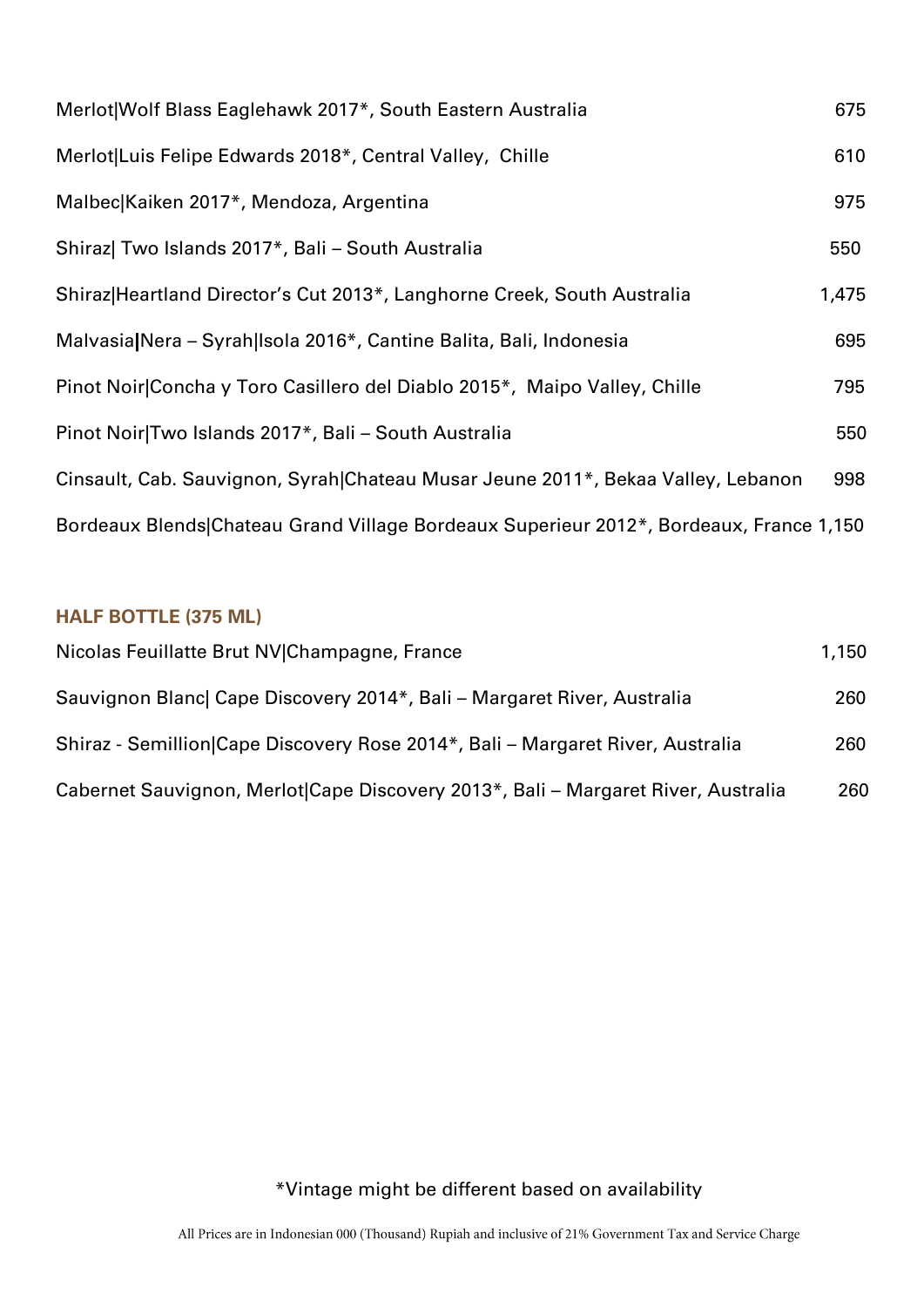# WINE BY THE GLASS

| <b>SPARKLING WINE</b>                                                         | 150ml   Bottle |
|-------------------------------------------------------------------------------|----------------|
| De Bortolli Sacred Hill Brut Cuvee NV Riverina, NSW, Australia                | 115   675      |
| Codorniu Clasico Brut NV Catalonia, Spain                                     | 170   995      |
| Nederburg Brut Cuvee Coastal Region, South Africa                             | 170   995      |
| <b>WHITE WINE</b>                                                             |                |
| Riesling - Traminer De Bortoli 2018*, Sacred Hill, Australia                  | 120   595      |
| Bellissimo Moscato Frizzante Demi Sec NV Margaret River, Australia            | 105   615      |
| Pinot Grigio Two Islands 2018*, Bali - South Australia                        | 115   550      |
| Semillon Sauvignon Blanc Rawson's Retreat 2016*, South Australia              | 130   635      |
| Chardonnay Cape Discovery 2016*, Bali - Margaret River, Australia             | 105   505      |
| <b>ROSE WINE</b>                                                              |                |
| Grenache Blends Two Islands 2017*, Bali - South Australia                     | 115   550      |
| <b>RED WINE</b>                                                               |                |
| Pinot Noir Two Islands 2017*, Bali - South Australia                          | 115   550      |
| Cab. Sauvignon, Merlot Cape Discovery 2015*, Bali - Margaret River, Australia | 105   505      |
| Merlot Luis Felipe Edwards 2018*, Central Valley, Chille                      | 130   610      |
| Cabernet Sauvignon Rawson's Retreat 2016*, South Australia                    | 130   635      |

\*Vintage might be different based on availability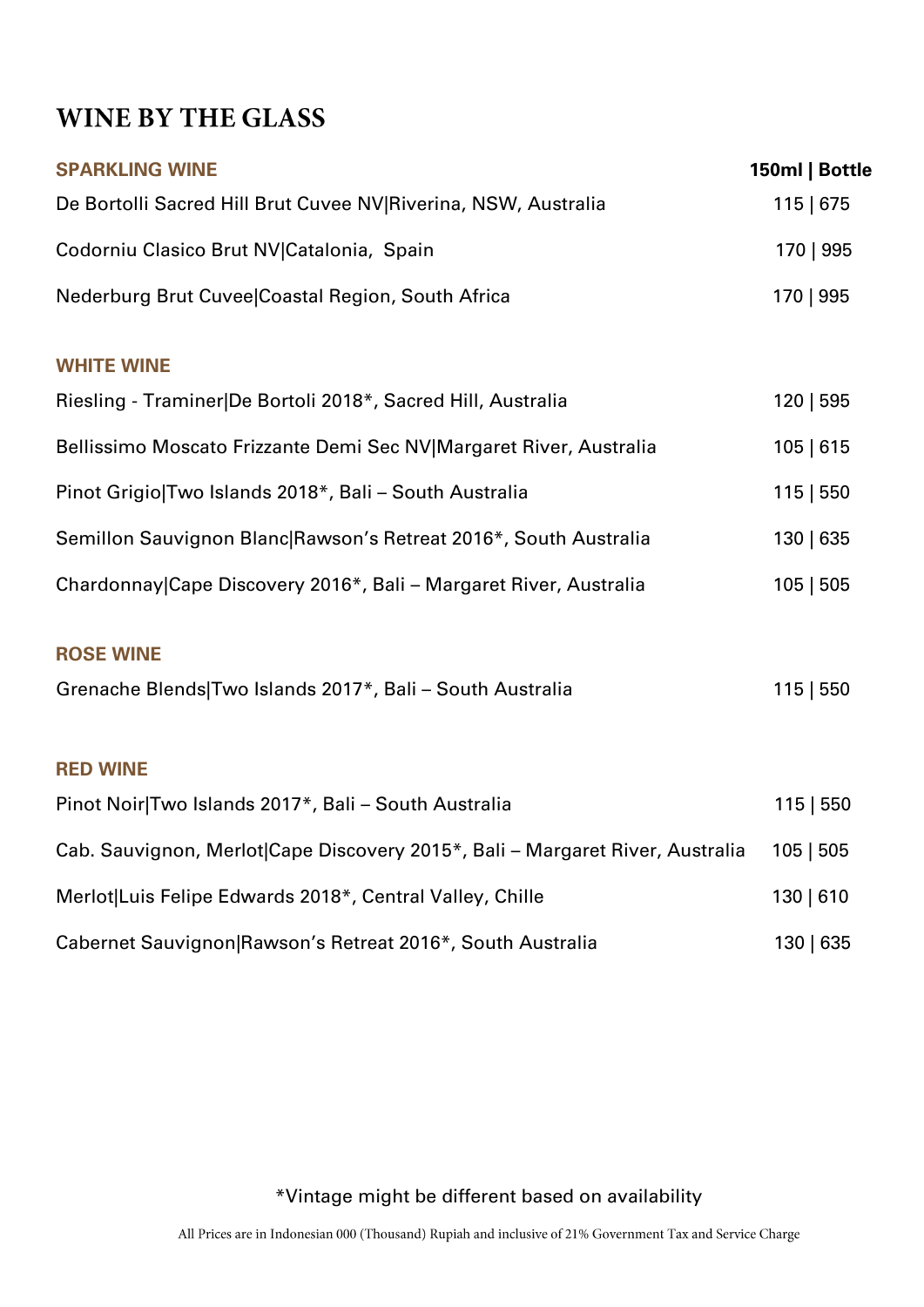# **MERUSAKA SIGNATURE DRINKS**

# **FRESH COCONUT**

#### 0 - CONCOCTION

Coco Passion|Fresh coconut, orange juice, passion fruit, palm sugar Coco Lava|Strawberry, banana, coconut milk, pineapple juice Mango Turmeric|Fresh Mango, refreshing kunyit asam, lime juice Bubbly Lemontimun|Cucumber, lemon, pineapple juice, sweet & sour, blue curacao syrup Lychee Banana Colada|Banana, lychee, pineapple juice, coconut cream, simple syrup Coconut Sparkling Delight| Coconut water, Blue curacao syrup, Nata de Coco, Soda Water Tropical Mule|Cucumber, Mango puree, Honey syrup, Sweet & Sour, Ginger ale

#### **SIGNATURE COCKTAIL**

**Panglipuran** | Vodka, Papaya, homemade *beras kencur*, mint leaf, passion fruit syrup, lime

**[Frozen](http://imbibemagazine.com/Recipe-Pina-Colada) Coco** | Light rum, coconut rum, hazelnut liqueur, coconut cream, pineapple, coconut syrup

**Coco Mojito** | Light rum, coconut rum, brown sugar, mint, soda water

**Passion Fruit & Jahe Segar** | Light rum, orange liqueur, passion fruit, ginger, palm sugar, clove

**Jamujito** | Light rum, lime, refreshing homemade *beras kencur*, mint, soda

**Muntigunung** | Hibiscus flower syrup, sparkling wine

**The Daiquiri** | Light rum, orange liqueur, Lime , choice of strawberry, passion fruit or mango

#### **EVERY DAY DAIQUIRI DAY**

Get two cocktails of **The Daiquiri** with one price, every day!

205

120

55

70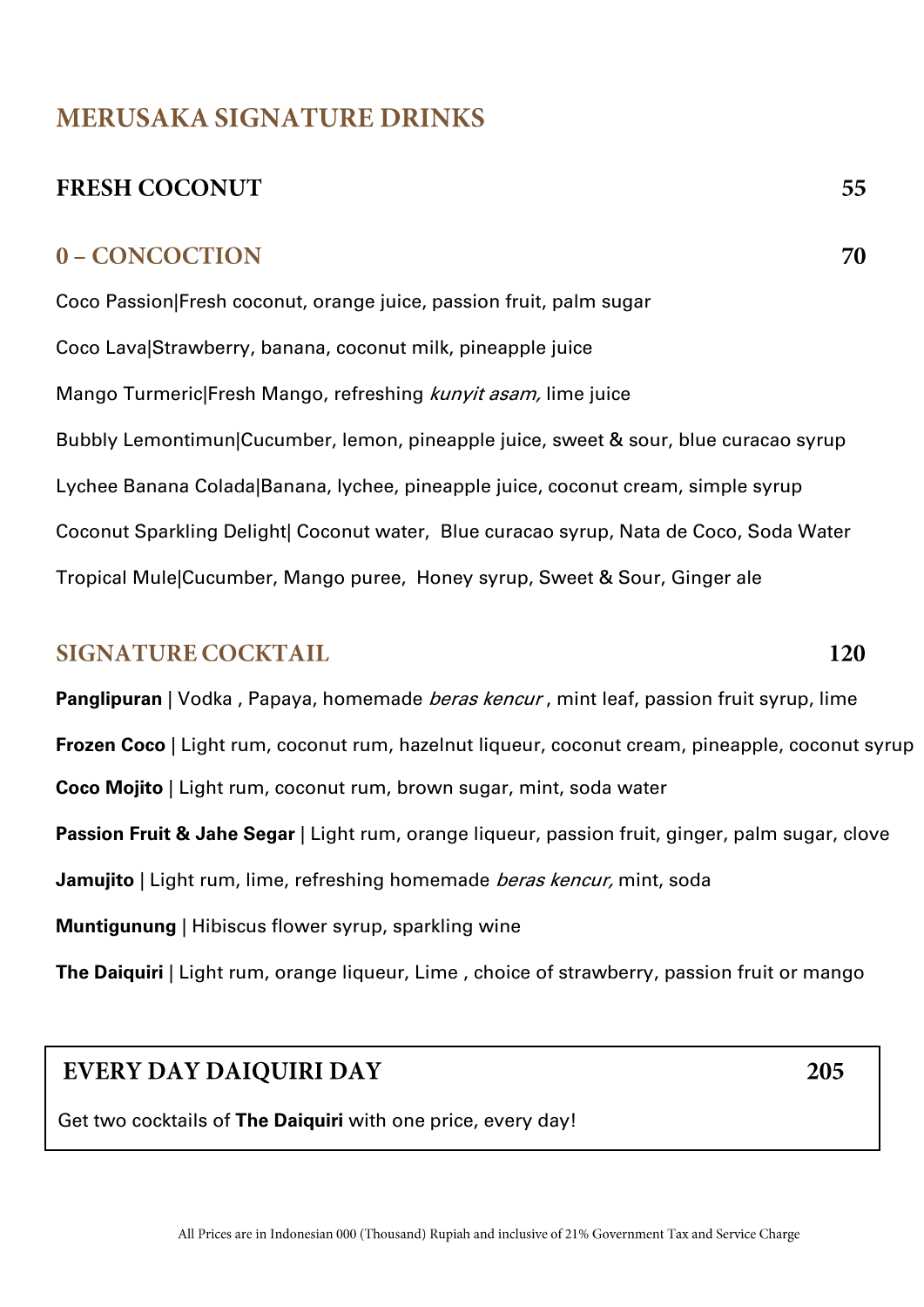#### All Prices are in Indonesian 000 (Thousand) Rupiah and inclusive of 21% Government Tax and Service Charge

#### **SMOKEY SHANGRIA (Glass / Pitcher)**

Vodka, dry orange, ripped tropical fruit, homemade cinnamon syrup sauvignon blanc or cabernet merlot

#### **MUDDLE**

**Flavour Mojito** |(Choice of strawberry, lime or passion fruit) Light rum, mint, brown sugar, soda

**Orange & Cinnamon Caipiroska** | Vodka, orange, lime, cinnamon, white sugar cube

**Pear & Anis Caipirinha** | Light rum, sambuca, fresh pear, lime, palm sugar

**Gin & Rosela** | Gin, lime, hibiscus - rosella syrup, homemade rosella candy

**Honey & Lime Crushed** | Vodka, lime, wild honey

#### **MUDDLER MADNESS**

Select two cocktails from **"MUDDLED"** selection with one price

#### **BALINESE TEMPTATION**

**Arak Mule**|Balinese Arak, ginger syrup, homemade sweet and sour, fresh lime, tonic water **Arak Caipirinha** *|Balinese Arak*, homemade sweet & sour, fresh lime, white sugar cube **Passion Arak Mojito** | Balinese Arak, light rum, fresh lime, white sugar, passion fruits, soda water **Arak Honey Passion**| Balinese Arak, fresh lime, honey, passion syrup, passion fruits, soda water Arak Rosella Mint | Balinese Arak, rosella syrup, mint leaf, homemade sweet & sour **Brem Sunrise** | Balinese rice wine "brem", orange juice, Muntigunung rosella syrup **Brem Colada** |Balinese rice wine "brem", coconut rum, pineapple juice, coconut cream **Brem Shangria**| Balinese rice wine "brem", triple sec, dry orange, passion fruit syrup, sprite **Balijito**| Balinese rice wine "brem", pineapple, lime, mint, brown sugar, soda water **Rosca Desa** | Balinese rice wine "brem", vodka, lime juice, rosemary, cinnamon syrup, honey **Arak Ginger Cooler** | Arak Bali, pineapple juice, sari jahe, sweet & sour mix, mint syrup

120

105

205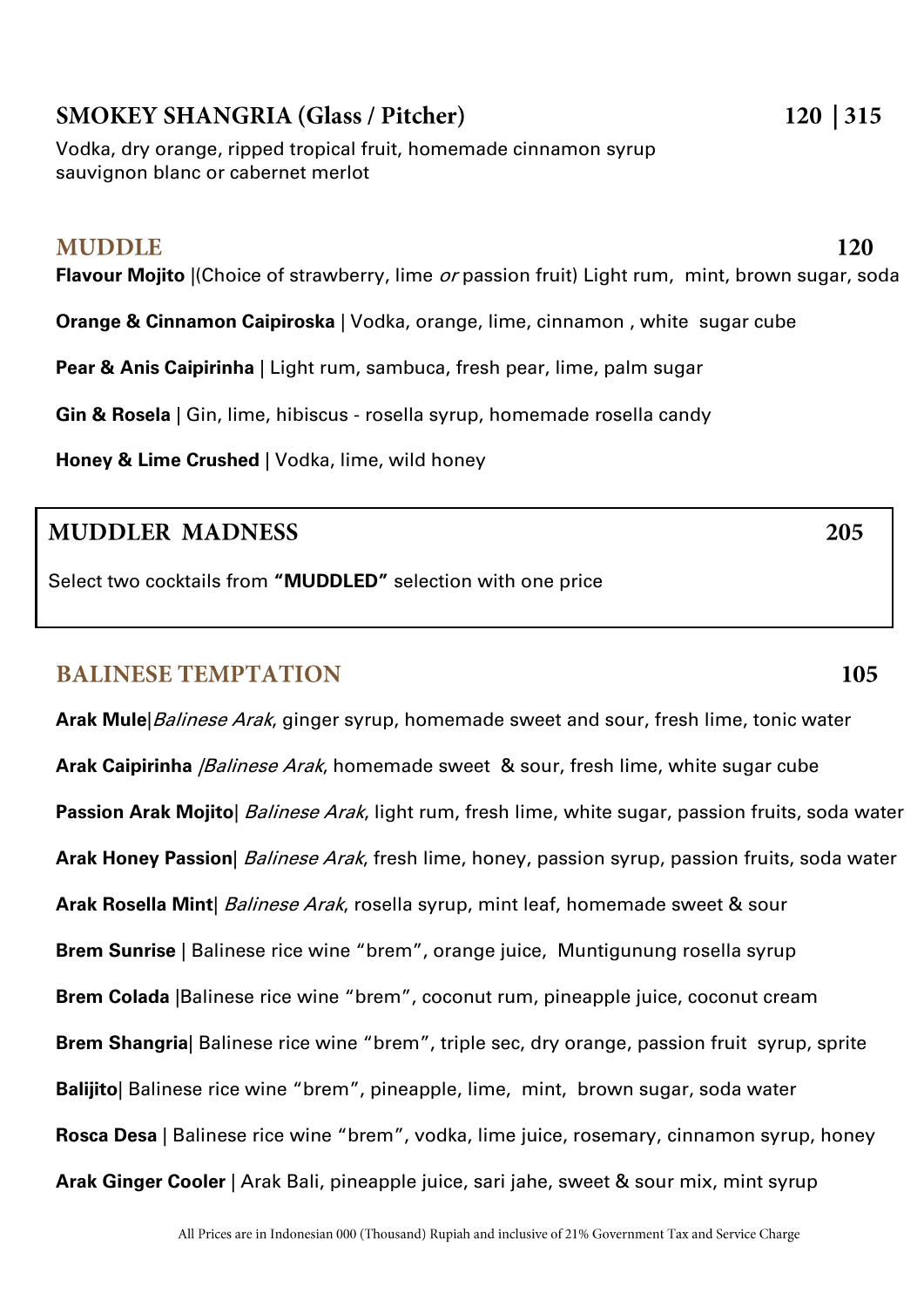#### **HEALTHY PREFERENCES**

**Mixed Berry** | Strawberry, raspberry, cranberry juice, yogurt, honey, skim milk **Cleansing Beet** | Beetroot, raspberry, banana, apple juice, yogurt, honey, skim milk **Apple Ginger Granita** | Chilled apple juice, mint leaf, ginger, lemongrass, lime **Mango Orange Lassi** | Mango, orange juice, yogurt, honey **Hot Ginger Mint** | Peppermint, homemade ginger base, lemon, honey on the side

#### **SIGNATURE ICED TEA**

55

**Rosella & Ginger** | Muntigunung rosella tea , ginger, lemongrass, hibiscus flower syrup **Lemon Mint** | Dilmah Earl Grey tea, lemon, fresh mint leaves, simple syrup **Passion Coco** | Dilmah Earl Grey tea, passion fruit, coconut, orange dipped into brown sugar **Lychee** | Dilmah Earl Grey tea, lychee, kaffir lime leaves **Strawberry** | Dilmah Earl Grey tea, strawberry, peppermint leaves, lime **Watermelon Rosemary** | Dilmah Earl Grey tea, watermelon, fresh rosemary **Ginger & Mint** | Dilmah Ear l Grey tea, ginger, fresh mint leaves **Blackcurrant Orange** | Dilmah Earl Grey tea, blackcurrant, homemade blackcurrant syrup, orange

| <b>BEER</b>           |    |
|-----------------------|----|
| Bali Hai              | 45 |
| <b>Bintang</b>        | 55 |
| Heineken              | 65 |
| <b>Guinness Stout</b> | 70 |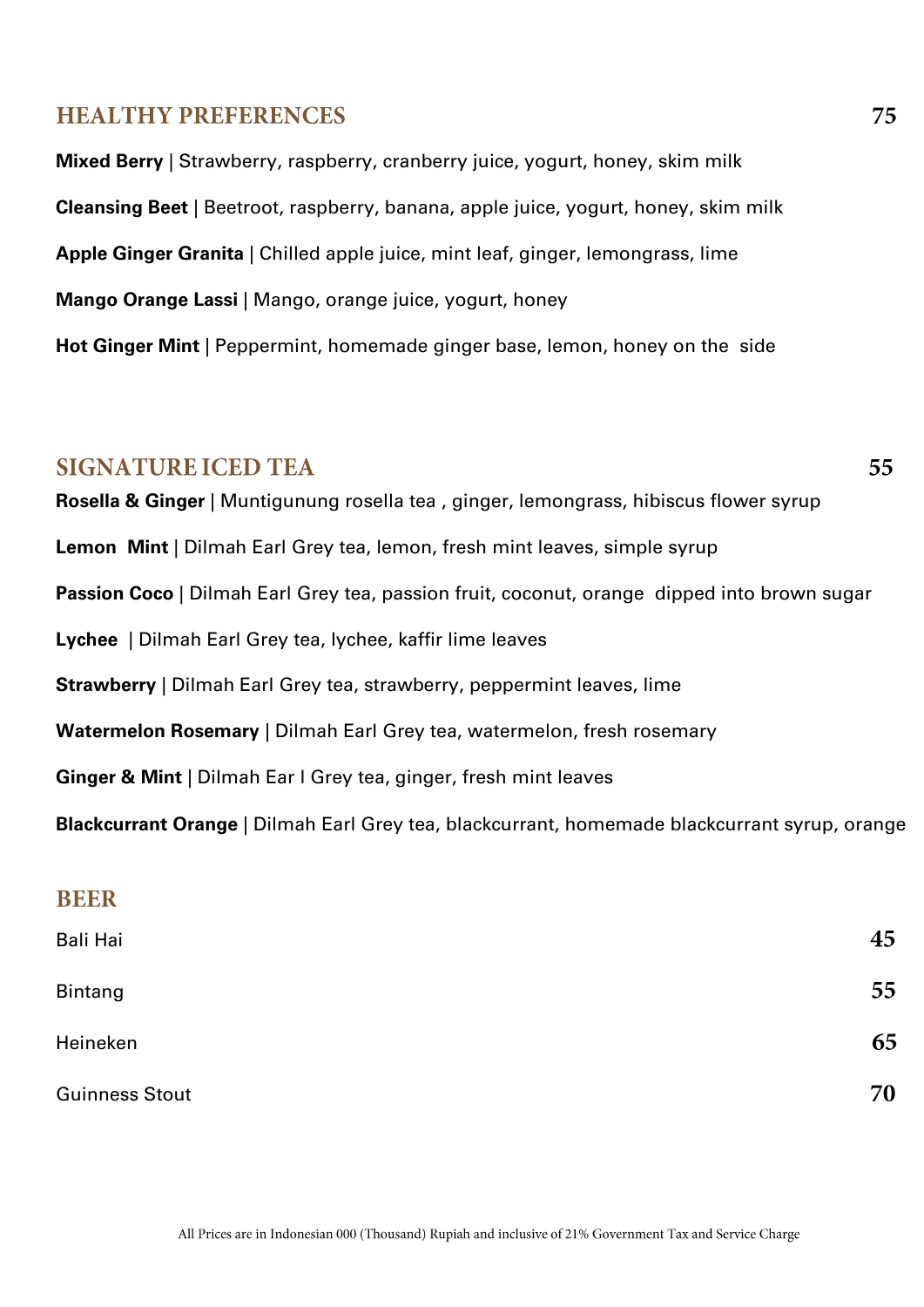# **STILL WATER**

| Equil                | 380ml                                                                   | 38 |
|----------------------|-------------------------------------------------------------------------|----|
| Equil                | 760ml                                                                   | 58 |
|                      | <b>SPARKLING WATER</b>                                                  |    |
| Equil                | 380ml                                                                   | 38 |
| Equil                | 760ml                                                                   | 58 |
|                      | <b>SOFT DRINK</b>                                                       | 38 |
|                      | Coca Cola   Diet Coke   Ginger Ale   Sprite   Soda Water   Tonic Water  |    |
| <b>JUICE</b>         |                                                                         |    |
|                      | <b>Freshly squeezed</b>                                                 | 70 |
|                      | Apple   Carrot   Kintamani tangerine   Papaya & lime   Pineapple        |    |
|                      | Strawberry   Watermelon   Mango <i>in season</i>   Choice of your mixed |    |
| <b>Chilled Juice</b> |                                                                         | 45 |
|                      | Apple   Pineapple   Orange   Cranberry   Tomato                         |    |
| <b>Milk Shake</b>    |                                                                         | 75 |
|                      | Banana   Chocolate   Strawberry   Vanilla                               |    |
| <b>TEA</b>           |                                                                         | 30 |
|                      | <b>English Breakfast</b>                                                |    |
|                      | Munti gunung rosella - Indonesian Tea                                   |    |
|                      | <b>DILMAH TEA</b>                                                       | 30 |
| <b>Earl Grey</b>     |                                                                         |    |
|                      | Chamomile Peppermint                                                    |    |
| Sencha               |                                                                         |    |

Oolong|Jasmine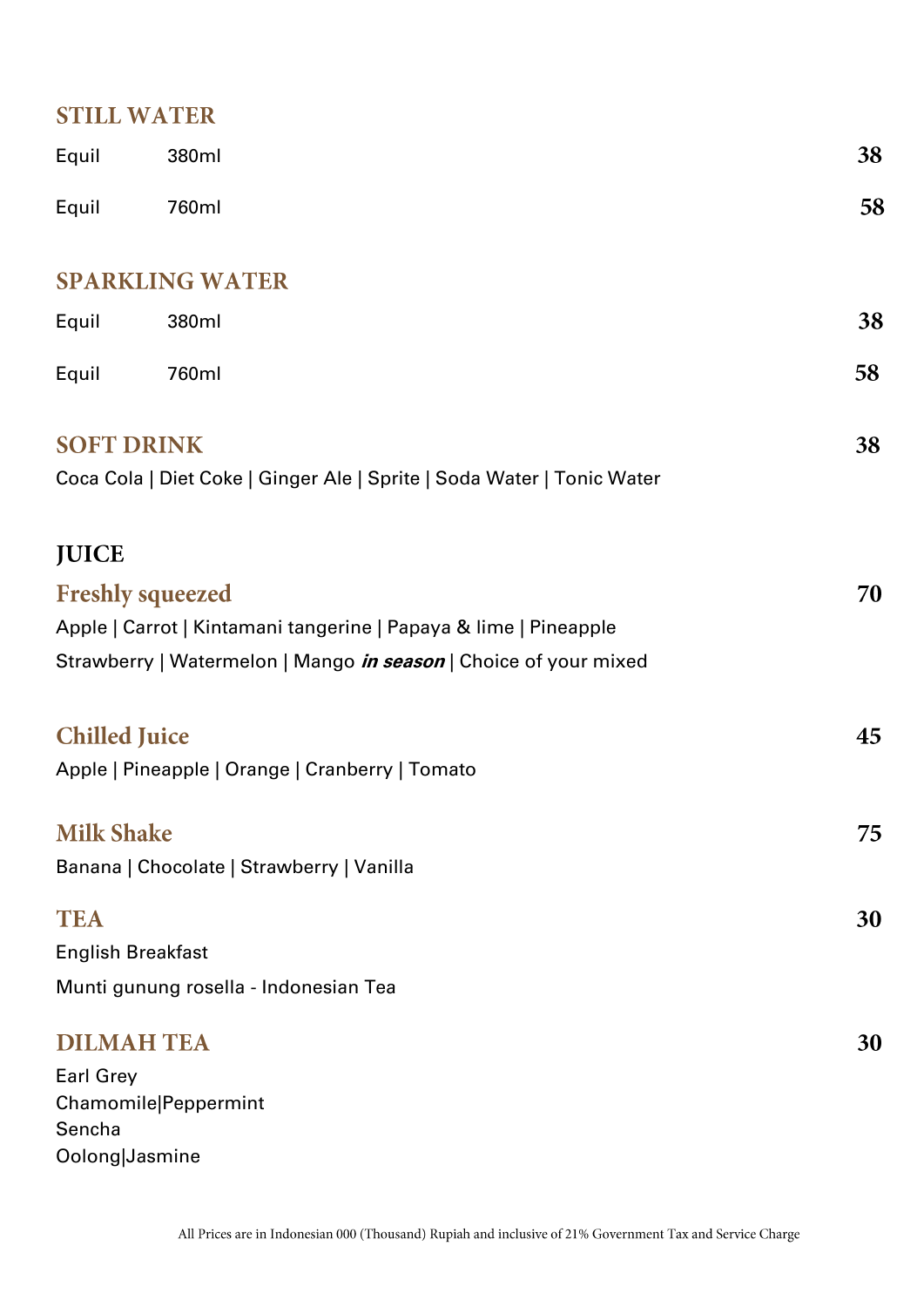# **ILLY COFFEE**

| Espresso Regular coffee  Decaffeinated coffee                                    | 30            |
|----------------------------------------------------------------------------------|---------------|
| Double espresso                                                                  | 40            |
| Cappuccino Cafe latte Macchiato                                                  | 40            |
| <b>ICED COFFEE</b><br>Iced coffee Iced cappuccino Iced cafe latte                | 50            |
| Hot chocolate lced chocolate                                                     | 40            |
| <b>SPECIAL COFFEE</b><br>Irish Coffee Jameson, bailey's, espresso, whipped cream | <b>150</b>    |
| Espresso Martini Vodka, kahlua, amareto, espresso                                |               |
| Ice Shakerato Frangelico, vodka, chilled espresso                                |               |
| Hot Shot Espresso Kahlua, baileys, double espresso, milk                         |               |
| <b>APERITIF</b>                                                                  | 45ml   Bottle |
| Cinzano Dry                                                                      | 120   1400    |
| Cinzano Rosso                                                                    |               |
| Cinzano Bianco                                                                   |               |
| Campari                                                                          |               |
| Richard                                                                          |               |
| Pimm's No.1                                                                      |               |
| <b>PORT</b>                                                                      | 30ml   Bottle |
| Graham's Fine Tawny                                                              | 80   1500     |
| Graham's Fine Ruby                                                               | 80   1500     |
| <b>TEQUILA</b>                                                                   | 30ml   Bottle |
| Jose Cuervo Reposado                                                             | 115   1,750   |

| Don Julio Reposado | 150   2,950 |
|--------------------|-------------|
| ______             | .           |

Patrón Anejo 150 | 2,950 | 2,950 | 2,950 | 2,950 | 2,950 | 2,950 | 2,950 | 2,950 | 2,950 | 2,950 | 2,950 | 2,950 | 2,950 | 2,950 | 2,950 | 2,950 | 2,950 | 2,950 | 2,950 | 2,950 | 2,950 | 2,950 | 2,950 | 2,950 | 2,950 | 2,9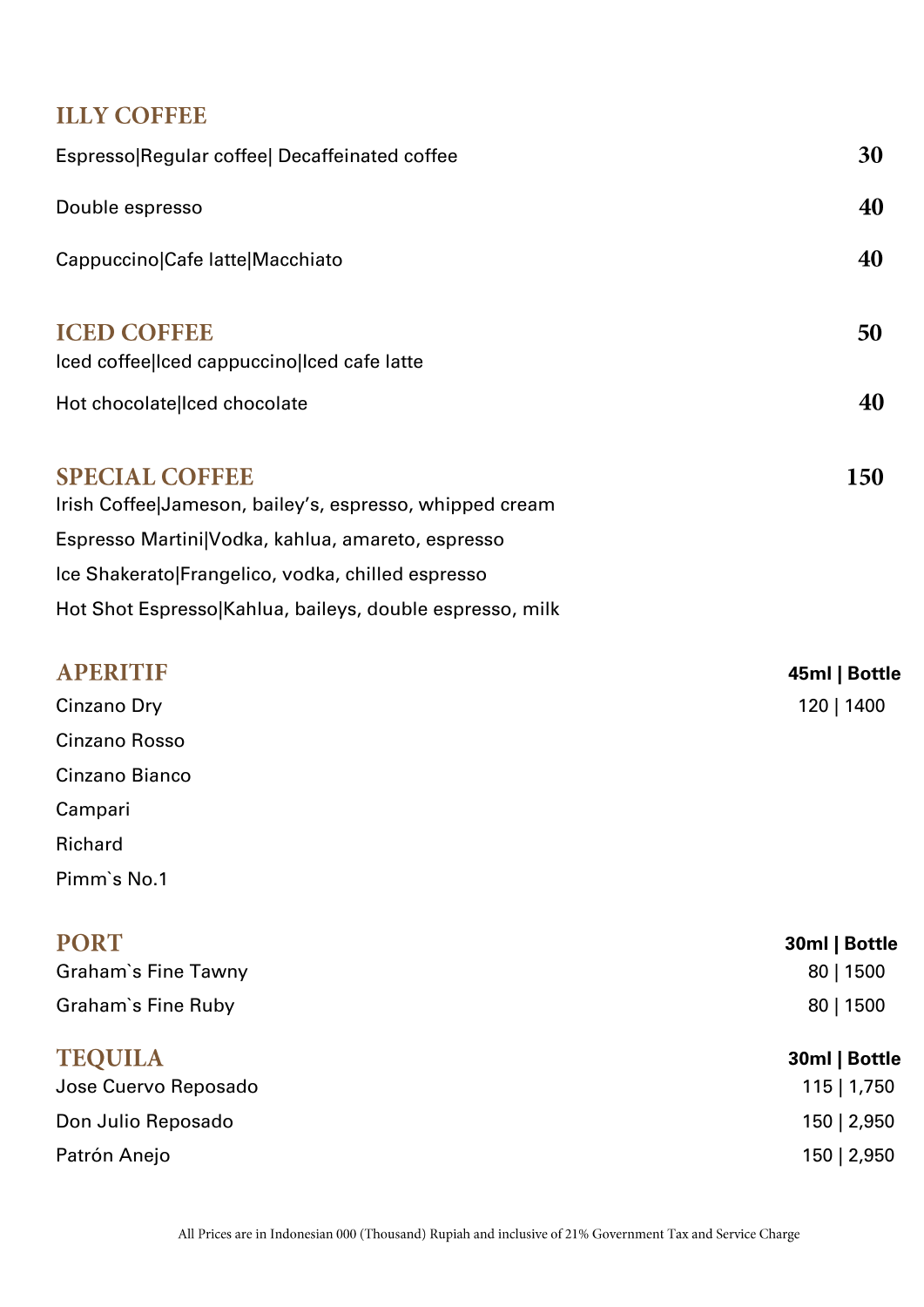# **SPIRIT**

Your mixer is included

| <b>GIN</b><br>Gordon                        | 45ml   Bottle<br>100   1,500 |
|---------------------------------------------|------------------------------|
| <b>Bombay Sapphire</b>                      | 155   2,550                  |
| Hendrick's                                  | 195   3,100                  |
| <b>VODKA</b>                                | 45ml   Bottle                |
| Absolut Smirnoff<br><b>Belvedere</b>        | 150   1,750                  |
| <b>Grey Goose</b>                           | 210   2,950<br>190   2,800   |
| <b>RUM</b><br><b>Bacardi Light</b>          | 45ml   Bottle<br>120   1,550 |
| <b>SCOTCH</b>                               | 45ml   Bottle                |
| <b>JW Red Label</b>                         | 150   1,750                  |
| <b>JW Black Label</b>                       | 210   2,700                  |
| Chivas Regal 12 YO                          | 210   2,800                  |
| <b>IRISH</b><br>Old Bushmill   John Jameson | 45ml   Bottle<br>135   1,750 |
|                                             |                              |
| <b>AMERICAN</b>                             | 45ml   Bottle                |
| <b>Black Royal Brewhouse</b>                | $110 \mid 1,450$             |
| Jim Beam                                    | 120   1,550                  |
| <b>SINGLE MALT</b>                          | 45ml   Bottle                |
| Glenmorangie Original                       | 175   2,800                  |
| Glenffidich 12 YO                           | 220   3,950                  |
| Glengoyne 12 YO                             | 220   3,950                  |
| Glenlivet 12 YO                             | 220   3,950                  |